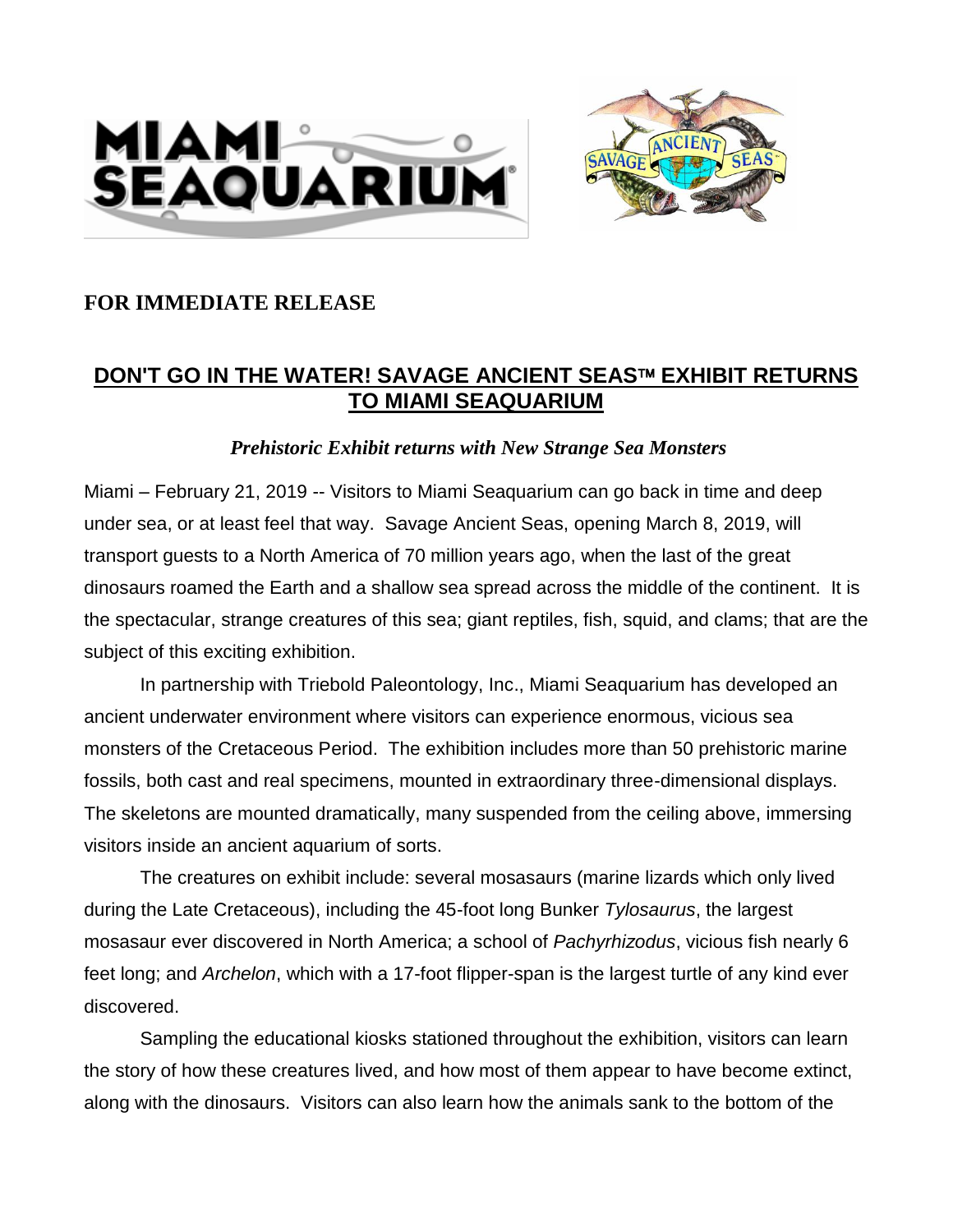sea when they died, where they were buried in chalky layers of sediment to eventually fossilize.

Triebold Paleontology, Inc. has collected and preserved Mesozoic Era fossils for more than 25 years. Their technical reconstruction processes blend traditional molding and casting techniques with modern laser scanning and 3D printing. This enables the "re-inflation" of a pile of crushed bones to the animal's original shape and allows for a life-like exhibition of these long-extinct animals. The casts included in this exhibition were made from specimens collected by Triebold or loaned to the company for casting from other museum collections, allowing them to accumulate a world-renowned collection.

"Some of the sea creatures from this period may be ancient relatives of the marine mammals we know today," said Emma Guss, Education Manager at Miami Seaquarium. "We are excited to know park visitors, especially the younger ones, will have this expanded education component as part of their visit to Miami Seaquarium."

Savage Ancient Seas opens March 8 and runs through September 2, 2019 at Miami Seaquarium. The park is open every day from 10 a.m. to 6 p.m. This exhibit is included with park's general admission. Special discount offers available online by visiting [www.miamiseaquarium.com.](http://www.miamiseaquarium.com/) For more information about the exhibition at the park, call 305- 361-5705 or visit www.miamiseaquarium. For more information about the exhibit contents, visit [www.savageancientseas.com.](http://www.savageancientseas.com/)

## **About Miami Seaquarium & Palace Entertainment**

Miami Seaquarium has been awarded the coveted **Humane Certified**TM certification mark for the care and welfare of the animals at the park by meeting the American Humane Association's rigorous certification standards. Located on the beautiful Biscayne Bay in South Florida, Miami Seaquarium provides visitors with a greater understanding and appreciation for marine life through shows, presentations and exhibits. Miami Seaquarium is owned and operated by Palace Entertainment, one of the leading leisure park operators in the United States. Palace Entertainment owns and operates eight water parks, six theme parks, two animal parks, and five family entertainment centers across 10 different states. For more